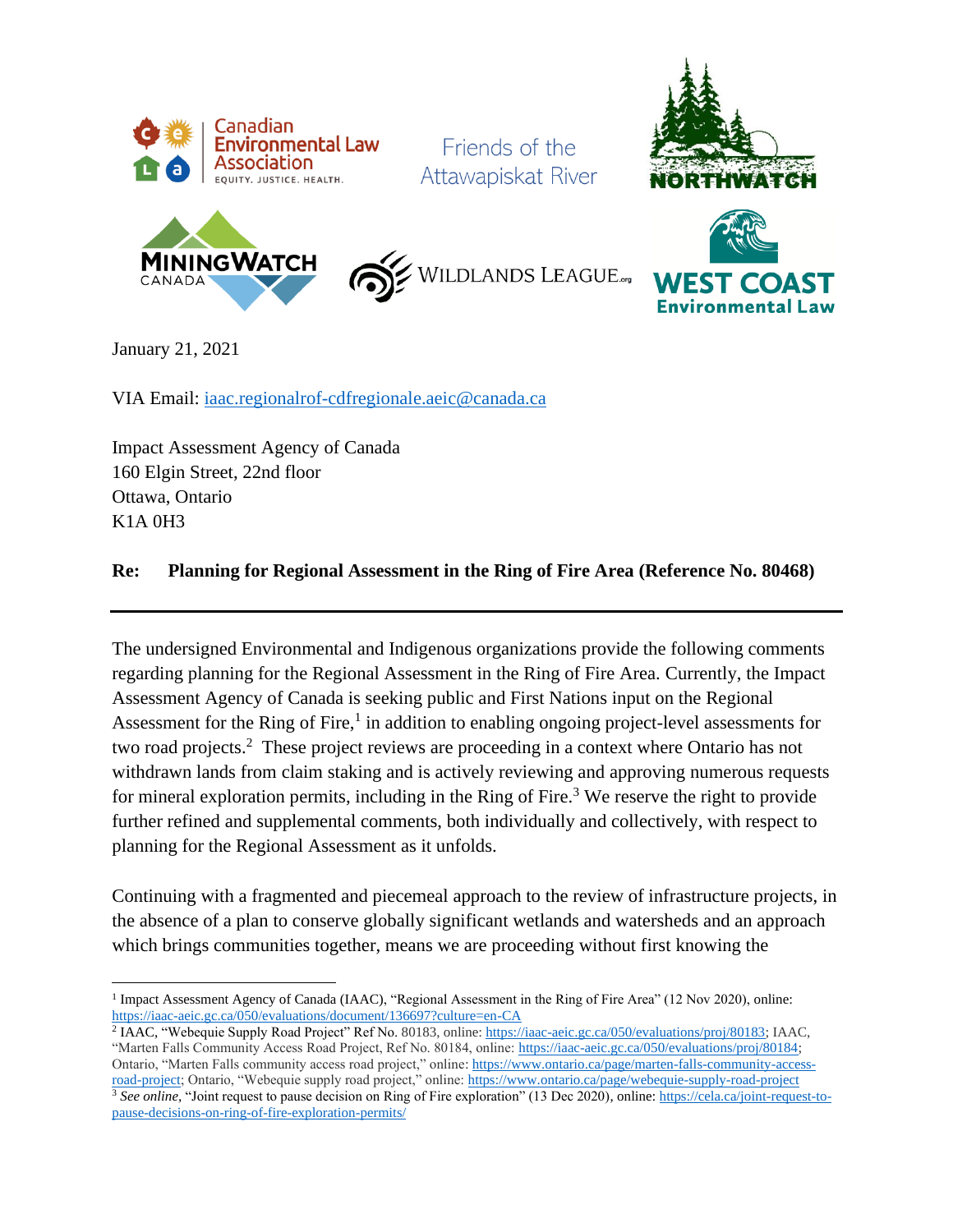consequences to the environment, human health and Indigenous rights. The Ontario government is also in the midst of wide-ranging environmental deregulations, leading to the weakening of environmental assessment, endangered species protections, and far north planning. The stated intent of this exercise is to remove 'red tape', thereby prioritizing development over the environment, and ensure Ontario is "Open for Business".

It is crucial that the Regional Assessment provide a framework that can effectively guide future decision-making, including as it relates to prospecting, exploration, mining, and any infrastructure necessary to facilitate bringing further development to the region. Although there is great financial interest in the Ring of Fire, its mining potential is based on flimsy and unproven statements<sup>4</sup>; thus, the Regional Assessment offers the opportunity to set the principles, values, and protocols that will ensure the peatlands and watersheds remain healthy for many generations to come.

**Given the importance of the region, both globally and to many First Nations, it is imperative that the governments of Canada and Ontario respect the recent call for a moratorium on activities in the Ring of Fire by some Mushkegowuk Chiefs and Neskantaga First Nation of Treaty 9.<sup>5</sup> An immediate moratorium must be established in the Ring of Fire that includes halting mineral exploration, resource development, and project-specific decision-making, including the Marten Falls Community Access Road, the Webequie Supply Road project assessments, and the potential Northern Road Link. Decision-making should move forward only after meaningful Indigenous engagement has been undertaken to meet the Crown's obligations towards First Nation communities, the Regional Assessment process has been completed, and protection plans for sensitive wetlands and watersheds are in place.**

Further, we oppose Canada and Ontario proceeding with Ring of Fire discussions and planning when both Matawa and Mushkegowuk First Nation communities have repeatedly communicated that meaningful consultation cannot occur when community members are unable to participate and leadership burdened with critical, pandemic response and social emergencies.<sup>6</sup>

<sup>4</sup> N. McGee & J. Gray, "The road to nowhere: Claims Ontario's Ring of Fire is worth \$60-billion are nonsense" (25 Oct 2019), <https://www.theglobeandmail.com/business/article-the-road-to-nowhere-why-everything-youve-heard-about-the-ring-of/>

<sup>5</sup> *See* Mushkegowuk Chiefs Call for Moratorium no Development Activities in the Ring of Fire to Ensure Sensitive Wetlands and Watersheds are Protected First" (12 Jan 2021)[, https://wwf.ca/wp-content/uploads/2021/01/Moratorium\\_.pdf](https://wwf.ca/wp-content/uploads/2021/01/Moratorium_.pdf) <sup>6</sup> *See for instance:* Amy Hadley, "Northern Ontario First Nations want pause to mining permits until COVID-19 subsides," CBC News (30 April 2020); Osgoode Hall Law School, "Letter to the Honourable Greg Rickford Re: COVID-19 and Permitting on Indigenous Territory," (3 June 2020); Tanya Talaga, "Canada tramples on First Nations treaty rights as it works to pay off its

COVID-19 bill" The Globe and Mail (25 September 2020); D. Scott and D. Cowen, "Mining push continues despite water crisis in Neskantaga First Nation and Ontario's Ring of Fire," The Conversation (22 Nov 2020); K. Blaise and B. Reid, "Mining injustice: exploration, decision making, community voices in Ring of Fire," Lawyer's Daily (22 Dec 2020).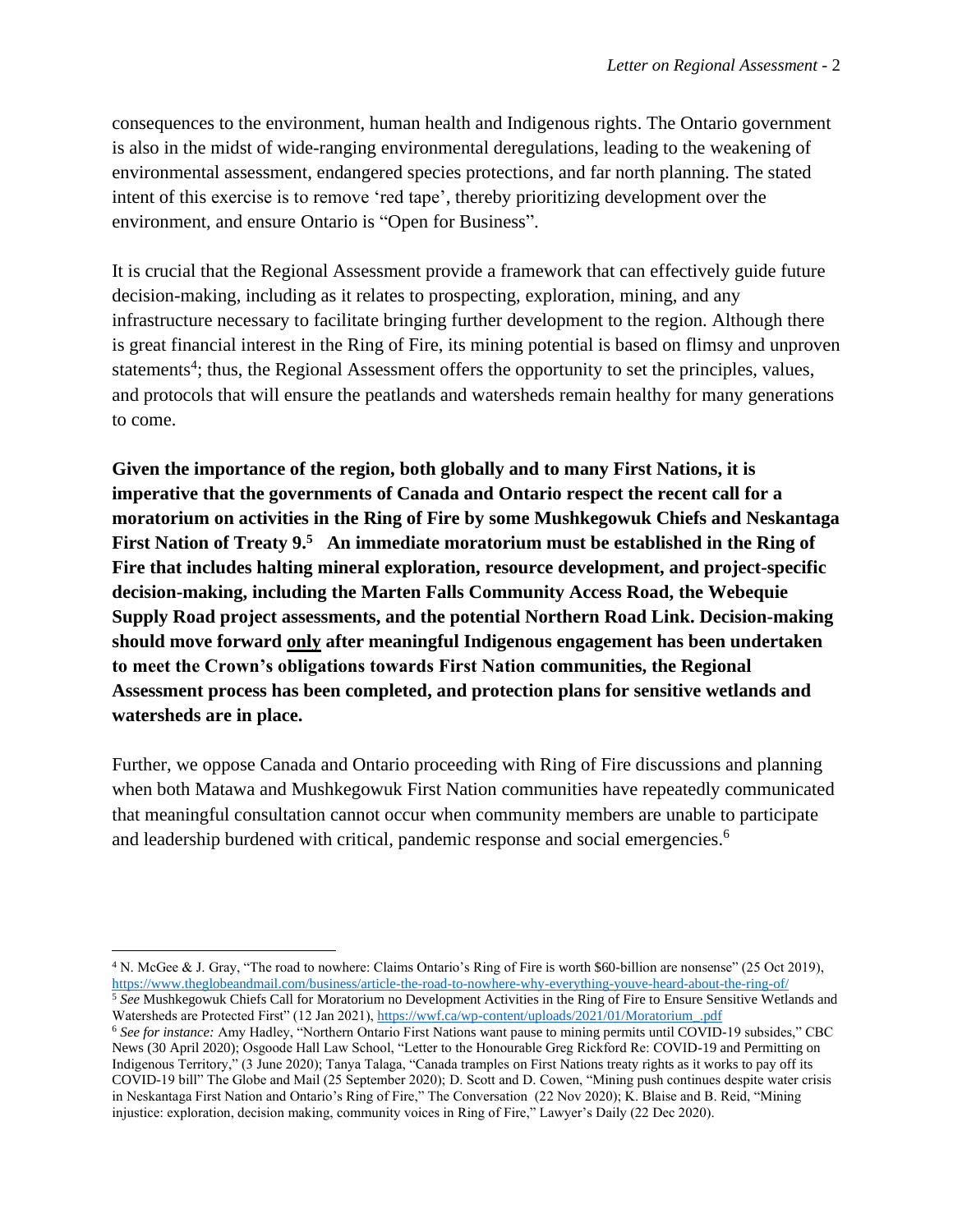With respect to a Regional Assessment, we recommend that Canada and Ontario:

- 1) Ensure all decision-making and planning is driven by a commitment to advance Indigenous rights of self-determination
- 2) Complete an assessment of cumulative impacts, based on both scientific knowledge and Indigenous Knowledge, before authorizing prospecting, exploration, and development activities to safeguard watersheds (including the Attawapiskat, Albany, Ekwan and Winisk), the Hudson Bay Lowland, and critical habitat of boreal caribou ranges
- 3) Critically review the scope and objectives of the Regional Assessment to ensure the future scenarios include any proposed ferrochrome smelter and processing of other metals that may be extracted from the region
- 4) Address fundamental knowledge gaps, combined with projected scenarios, to identify outcomes which align with Indigenous values and rights, as well as federal and provincial commitments to biodiversity and climate change goals
- 5) Proactively consider mining-induced change and address legacy impacts of current mineral exploration and developments in the Ring Fire on Indigenous rights, including impacts on cultural values, traditional economies, and ecosystems
- 6) Address fundamental knowledge gaps and limitations in policy that result in a piecemeal approach to impact assessment on the environment, Indigenous rights, and the public interest
- 7) Undertake a full review of the De Beers Victor diamond mine project, including predicted and actual effects on the social-ecological system in the Attawapiskat River and Hudson Bay Lowland, to fulfill communities' right to information and to apply "lessons learned" to any proposed future developments

Further detail supporting each of these recommendations is outlined below.

## **1) Ensure all decision-making and planning is driven by a commitment to advance Indigenous rights of self-determination**

Canada and Ontario have a duty to respect the rights of Indigenous peoples as recognized by the Royal Proclamation, Treaty No. 9, the *Constitution Act, 1982,* and international human rights instruments such as the United Nations Declaration on the Rights of Indigenous Peoples (UNDRIP). This duty requires that substantive rights of Indigenous peoples be upheld and respected, including: expressions of self-determination; rights to harvest, culture, religion and non-discrimination in relation to lands, territories and natural resources; rights to health and physical well-being in relation to a clean and healthy environment; and the right of Indigenous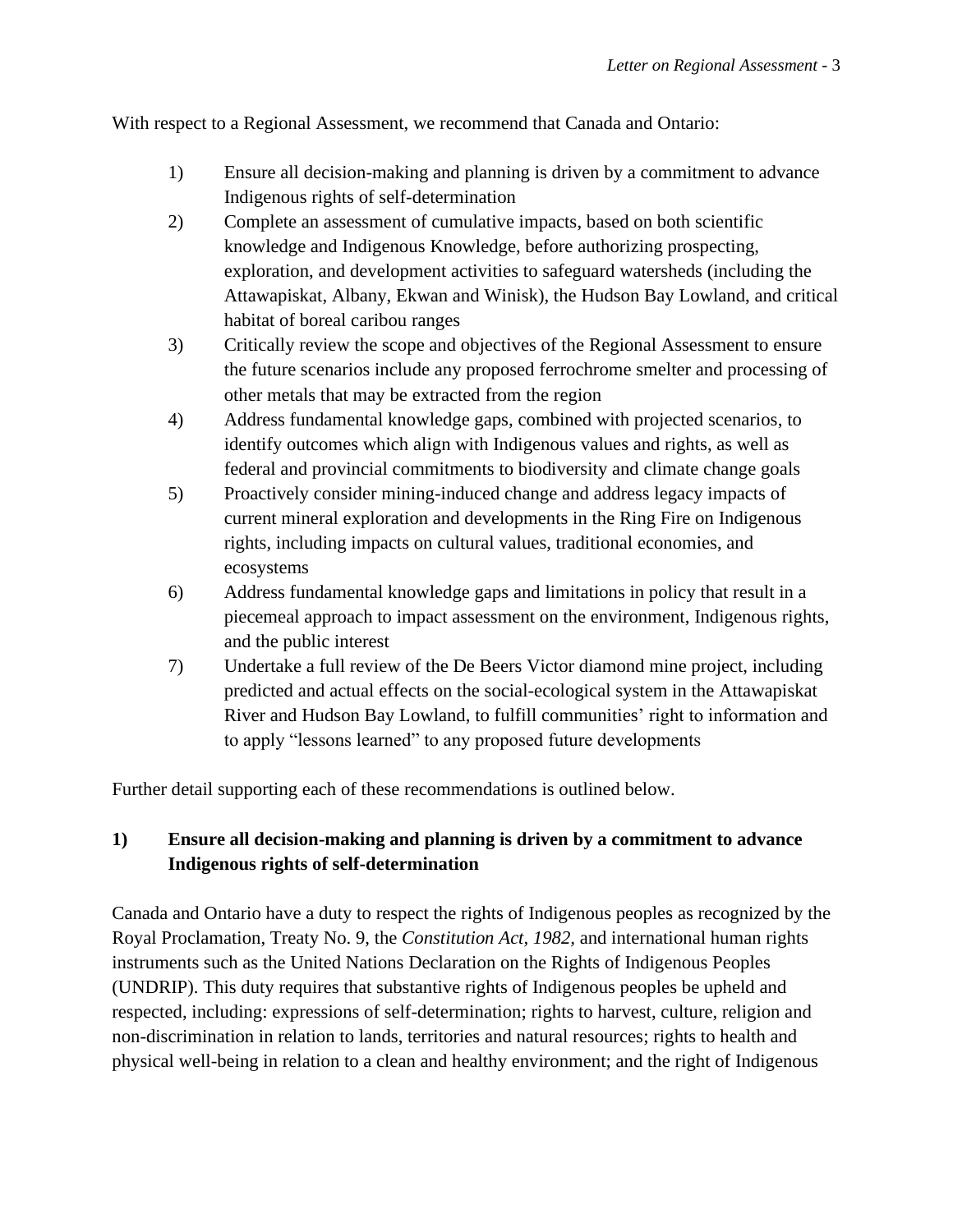peoples to set and pursue their own community priorities.<sup>7</sup>

These rights and accompanying responsibilities to the land are deeply rooted in the language, culture and practices of Indigenous people. They also reflect the natural laws that are fundamental to who they are, and what they do, including to have strength, to be kind, to share, and to be honest. In advancing these rights, the communities near and downstream of the Ring of Fire cannot be excluded from discussions and any joint agreements between Canada and Ontario. Ring of Fire decision-making must enable and embody collaborative decision-making so that Indigenous communities and their respective legal traditions equally inform governance structures, the identification of decision-makers, processes, and decision-making criteria.

**2) Complete an assessment of cumulative impacts, based on both scientific knowledge and Indigenous Knowledge, before authorizing prospecting, exploration, and development activities to safeguard watersheds (including the Attawapiskat, Albany, Ekwan and Winisk), the Hudson Bay Lowland, and critical habitat of species at risk such as boreal caribou** 

The current piecemeal approach to development in the Ring of Fire as well as the decisionmaking led unilaterally by Ontario must end. Developments and ongoing mineral exploration are occurring in the middle of the world's second largest peatland complex in northern latitudes, covering over  $325,000 \text{ km}^2$ . The peatlands, or muskeg, of this region are a globally significant carbon store – containing nearly 26 gigatons of carbon – providing important climate regulation services (among others) for Indigenous peoples, Ontarians, and the global community.

The Far North region has been maintained for millennia by Indigenous people now living in 35 communities. Their values and futures are tied to the land through food networks, medicine, cultural, social, and sacred practices, and responsibilities, which both sustain and depend on the area's extensive ecological systems including intact river systems, abundant fish and wildlife, and globally significant wetland and forest systems.

Therefore, to assess any environmental or social change to this region, it is necessary for Canada and Ontario to recognize the need to permit, licence and evaluate *beyond* site-specific or direct project impacts. Cumulative impact assessment at a broad-scale (eg. regional) must be considered in advance of project-level assessments and sector-based approvals for permits. This is particularly important in the face of climate change which is already impacting First Nation communities and the environment in this area at a faster rate than other parts of Ontario.

A regional-scale cumulative effects assessment that considers Indigenous values, criteria,

<sup>7</sup> United Nations Human Rights Council, "Report of the Special Rapporteur on the rights of indigenous peoples, James Anaya – Extractive industries and indigenous peoples" (1 July 2013), A/HRC/24/41:<https://undocs.org/A/HRC/24/41>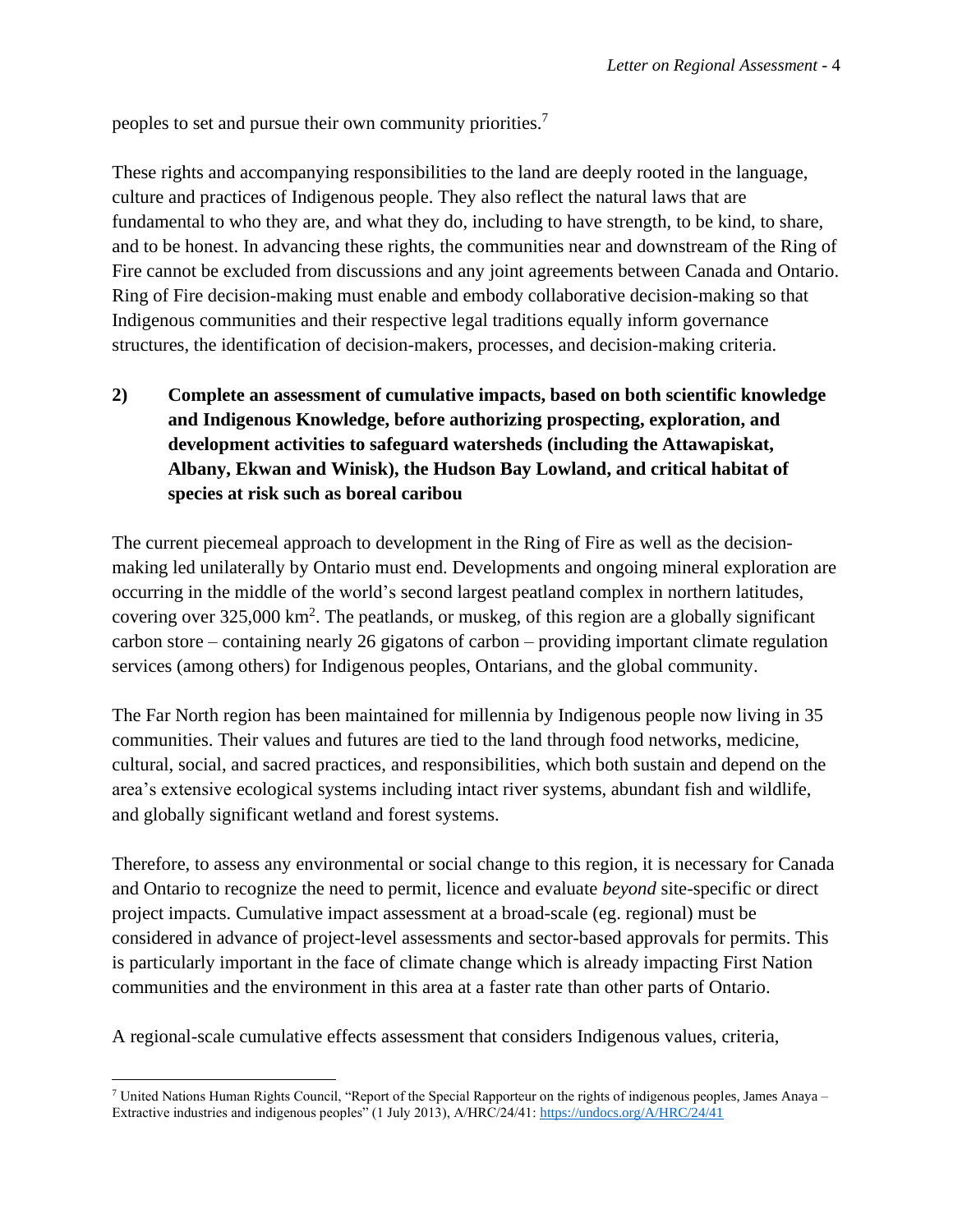objectives, and scenarios together with scientific components is fundamental for the Ring of Fire. Among the valued ecosystem components, there are a number of species that are cultural and ecological keystones that must also be considered at multiple scales. Some of these are designated "at risk" by Ontario and Canada such as boreal caribou, wolverine, and lake sturgeon. For example, the Missisa range of boreal caribou overlaps with the current Ring of Fire mineral tenures. And, given this overlap with areas of high caribou occupancy – and boreal woodland caribou must be protected at the range level – the interconnected impacts from habitat fragmentation, linear disturbances and new travel corridors for predators, and disturbances of noise and dust must be considered in tandem and over time. Further, lake sturgeon in many of the largest rivers represent some of the only populations of sturgeon that are unaffected by hydroelectric development.

There are also considerable concerns about the cumulative impacts of development and Ontario and Canada's decision-making processes on the rights of Indigenous communities in the area and those living downstream. This was recognized by federal Minister of the Environment and Climate Change, Minister Wilkinson, in February 2020 when he announced a regional assessment centred on the Ring of Fire.<sup>8</sup>

The potential mining region dubbed the Ring of Fire is located or has infrastructure that will impact globally significant watersheds and carbon rich peatlands of the Hudson Bay Lowland. Any scenarios must include protection of these globally significant areas and we urge Ontario and Canada to work together with Indigenous Nations to put in place protection plans, ahead of any mining and infrastructure.

# **3) Critically review the scope and objectives of the Regional Assessment to ensure the future scenarios include any proposed ferrochrome smelter and processing of other metals that may be extracted from the region**

We oppose Canada and Ontario's piecemeal approach – that is, the intentional breaking up of Ring of Fire projects into their component parts – as it evades consideration of cumulative impacts under different paths of development on the region as a whole. It is for this reason an assessment of the proposed ferrochrome facility or facilities, which would process the ore from the Ring of Fire, is essential to the Regional Assessment if we are to understand its impacts to air, water and health.

Given the high likelihood of transboundary effects, impacts to the Great Lakes and adjacent First Nation communities, it is critical any smelter be included within the review given it would otherwise not be designated for an environmental assessment under existing provincial or federal

<sup>8</sup> *See* Minister's Response, online[: https://iaac-aeic.gc.ca/050/evaluations/document/133854](https://iaac-aeic.gc.ca/050/evaluations/document/133854)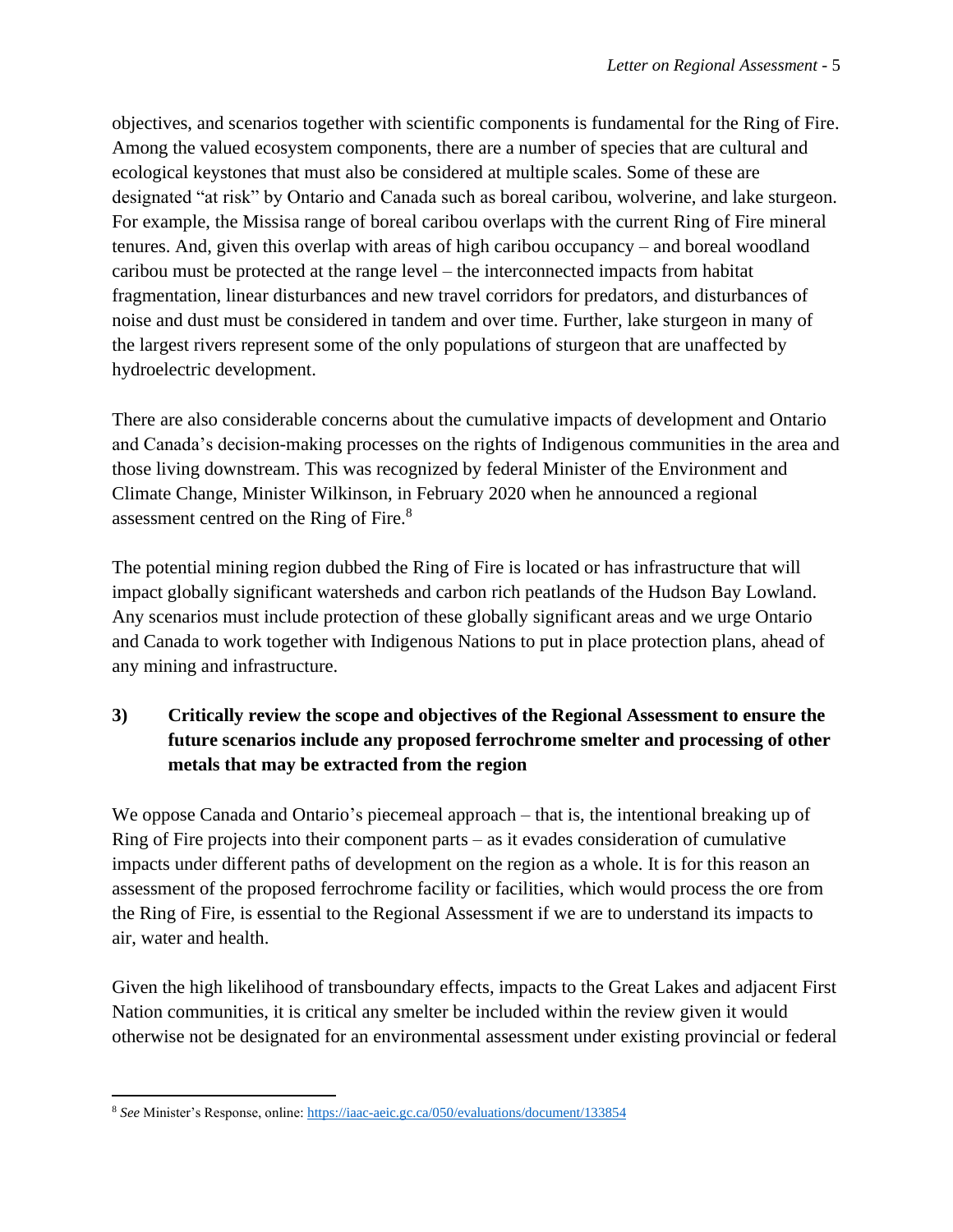law. In addition, the impacts of the processing of other metals that may be extracted from the region must also be factored into the Regional Assessment.

As has already been raised in an open letter from medical doctors, the smelter proposed for Sault Ste. Marie would increase the risk of cancer in a city with already heightened cancer rates, and a 50% above national average rate for Acute Myeloid Leukemia.<sup>9</sup> We also know that low-income and Indigenous communities bear a disproportionate burden of health effects from pollution,<sup>10</sup> and are among those most unable to access avenues for justice. Thus, to exclude the smelter from the regional EA would serve to exacerbate the vicious, inter-generational cycle of poverty, to which disproportionate exposure to toxic substances already contributes, compromising the ability of at-risk individuals and communities to participate in decision-making.<sup>11</sup> Canada and Ontario must embrace the opportunity to create a healthy and more equitable economy and demonstrate that sustainable development – and its core recognition of a healthy environment – is more than a privilege.

# **4) Address fundamental knowledge gaps, combined with projected scenarios, to identify outcomes which align with Indigenous values and rights, as well as federal and provincial commitments to biodiversity and climate change goals**

Scenario analysis is a tool that allows us to identify the potential impacts of development, protection, and climate change on First Nation and public values, including federal and provincial commitment to biodiversity and climate targets. Working with First Nations to develop scenarios for the future at meaningful temporal and spatial scales, provides an important participatory and visioning exercise for considering impacts to the ecological, social, and economic trajectories in the Ring of Fire.

Scenarios would enable a discussion and decision-making approach to clarifying sustainability in the Ring of Fire and identify desirable futures for First Nation communities, that may be consistent with the public interest such as the protection of the Hudson Bay Lowland's ancient peatlands, and their significant role in cooling the planet and mitigating ongoing and future climate impacts.

**5) Proactively consider mining-induced change and address legacy impacts of current mineral exploration and developments in the Ring of Fire on Indigenous rights, including impacts on cultural values, traditional economies, and ecosystems**

<sup>9</sup> Sault Online, "Open Letter from Doctors on Ferrochrome Smelter" (19 Oct 2019), online:

<https://saultonline.com/2019/10/open-letter-from-doctors-on-ferrochrome-smelter/>

<sup>&</sup>lt;sup>10</sup> United Nations Human Rights Council, "Visit to Canada – Report of the Special Rapporteur on the implications for human rights of the environmentally sound management and disposal of hazardous substances and wastes" (14 September 2020), A/HRC/45/12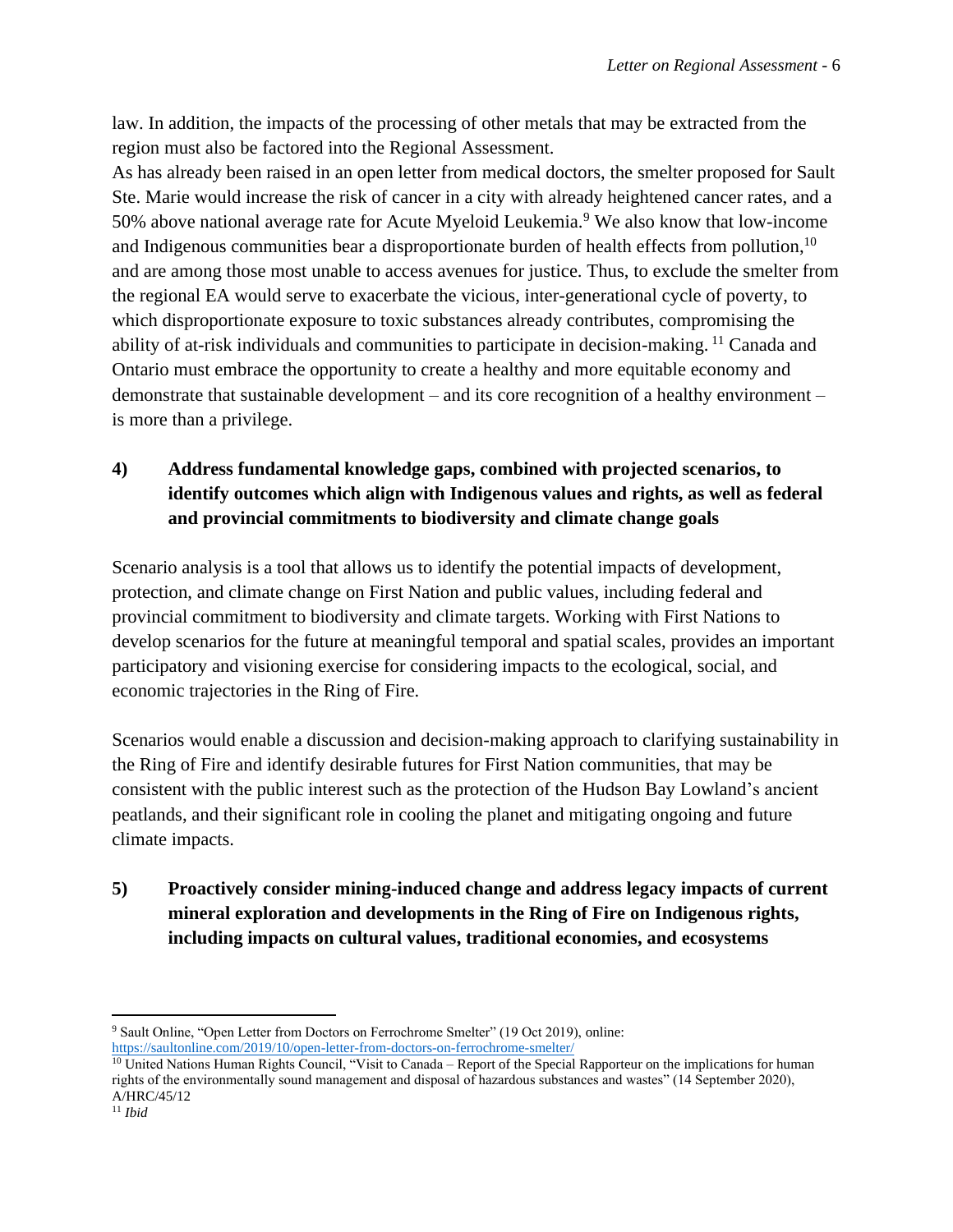It is critical that the legacies of mining and impacts on First Nations, their health and wellbeing, cultural values, and traditional economies such a hunting, fishing, trapping and the collection of medicines from the land be understood before proceeding with any development. In characterizing the severity of effects, current conditions, baselines, and the social crises facing all First Nation communities near and downstream of the Ring of Fire region - including access to clean water and housing - must be considered, alongside considerable challenges to accessing quality healthcare, including in response to COVID-19. There must also be a concerted effort to study existing differential burdens of toxics that may be exacerbated throughout the lifecycle of Ring of Fire projects, if developed.

In any decision by Canada or Ontario that may affect the health and socio-economic conditions of the communities living near and downstream of the Ring of Fire, UNDRIP requires the government first seek Indigenous community's free, prior, and informed consent. Canadian law presumptively conforms with international obligations and thus the Crown is obligated to interpret the need for consultation and accommodation in light of the principles set out in UNDRIP. Similarly, under Treaty No. 9 there is a responsibility to seek engagement with First Nations when land or rights are taken up by Ontario or Canada.

## **6) Address fundamental knowledge gaps and limitations in policy that result in a piecemeal approach to impact assessment on the environment, Indigenous rights, and the public interest**

The framework for the Regional Assessment should require that information on existing health and environmental hazards be reportable and impacts understood before steps are taken to advance the Ring of Fire. Any assessment of baseline conditions must account for existing and past development, such as mineral exploration activities, on Indigenous, cultural, and environmental conditions. Further, the Regional Assessment must identify scenarios that include all current and potential land use activities, including for instance, a worse-case scenario that the suite of mineral claims leads to new mines, as well as a scenario of no further development at all.

While the Regional Assessment process might identify these gaps and perhaps ensure the availability of this data before proceeding, it overlooks that exploration activities have already occurred *and are occurring* despite this paucity of scientific study and inclusion of Indigenous Knowledge. Thus, so long as mineral exploration and project-specific decision-making proceeds absent any scoping of baseline studies and the identification of gaps in knowledge, Canada and Ontario will almost inevitably be damaging sensitive wetland ecosystems and precipitating harm to biodiversity and critically endangered species.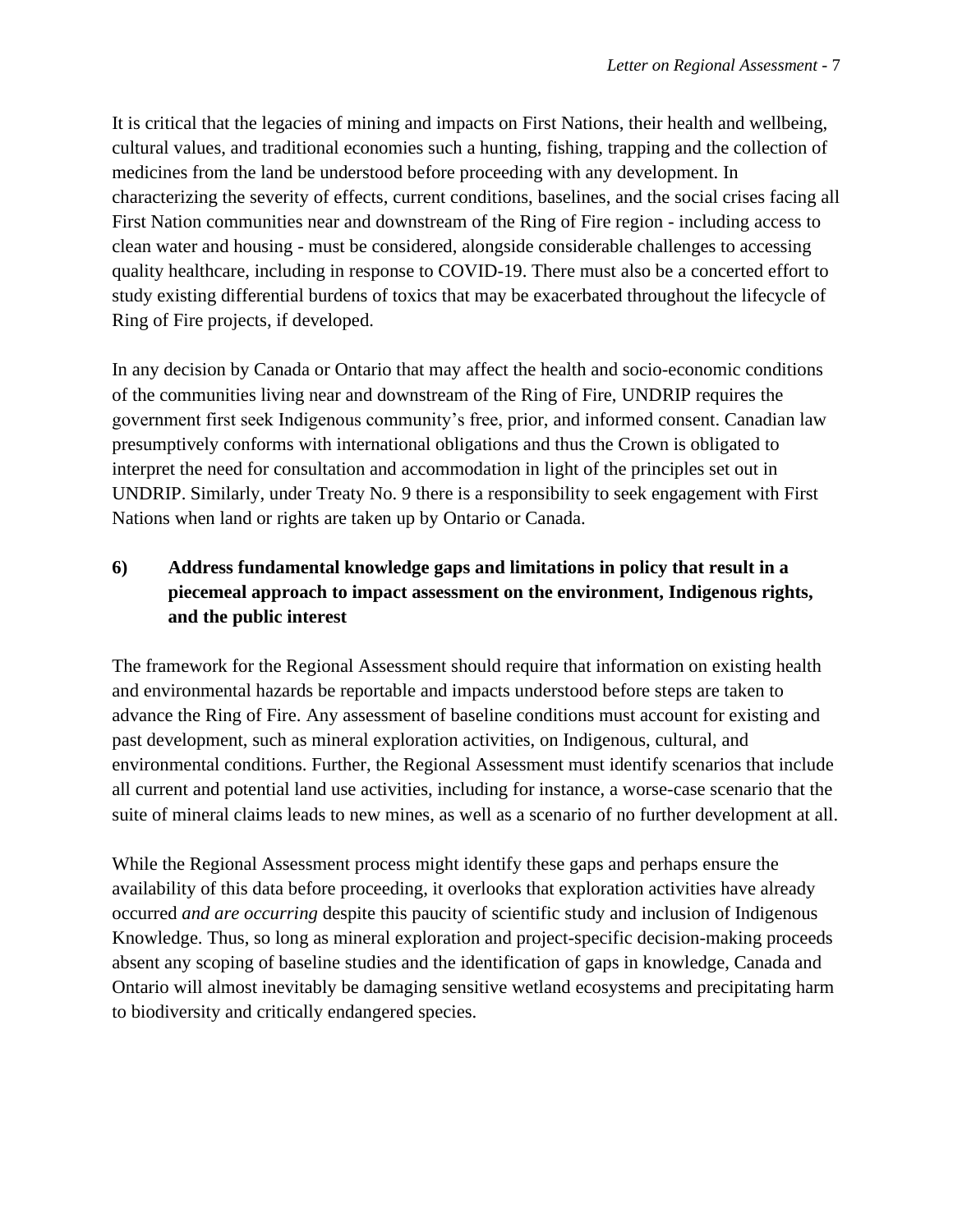**7) Undertake a full review of the De Beers Victor diamond mine project, including predicted and actual effects on the social-ecological system in the Attawapiskat River and Hudson Bay Lowland, to fulfill the communities' right to information and to apply "lessons learned" to any proposed future developments**

Many of the communities downstream of the Ring of Fire have direct experience and exposure to other mine projects. As a number of youth reflected to the Friends of the Attawapiskat River in relation to the IA for the access and supply road projects, *'if the Ring of Fire happens, we won't have the same clean community as before'* and they questioned *'why can't they [the mining proponent] go where it's already been destroyed?'*<sup>12</sup>

Given the familiarity about existing mine sites but a lack of community-based knowledge about the federal and provincial review processes and their commencement in relation to the Ring of Fire,  $^{13}$  we recommend a review be undertaken of the De Beers Victor diamond mine, to compare predicted effects to actual. This review is critical, and any report and findings must also be shared with communities. In so doing, it would advance community members' right to information which is crucial for the protection of human rights. In addition, by better understanding the gap between predicted versus actual realized impacts of an already closed mine in the region (i.e., the Victor Mine), a "lessons learned" approach can be applied to proposed future developments in the region.

**For these reasons, we urge the governments of Canada and Ontario to respect the recent call for a moratorium on activities in the Ring of Fire by some Mushkegowuk Chiefs and Neskantaga First Nation of Treaty 9 and immediately enact a moratorium on prospecting, exploration, development, and project-specific decision-making in the Ring of Fire. We further recommend that decision-making only move forward when meaningful Indigenous engagement has been undertaken to meet the Crown's obligations towards First Nation communities, the Regional Assessment process has been completed, and protection plans are in place that safeguard sensitive wetlands and watersheds.** 

Sincerely,

<Original signed by> <Original signed by>

 $\overline{\smash{\sim}}$ 

Kerrie Blaise, Northern Legal Counsel Canadian Environmental Law Association

Mike Koostachin, Founder Friends of the Attawapiskat River

<sup>12</sup> *See online:* "Friends of the Attawapiskat River comments on the Ring of Fire" (28 January 2020), online: [https://cela.ca/friends-of-the-attawapiskat-river-comments-on-ring-of-fire/,](https://cela.ca/friends-of-the-attawapiskat-river-comments-on-ring-of-fire/) p 3

<sup>13</sup> *Ibid*